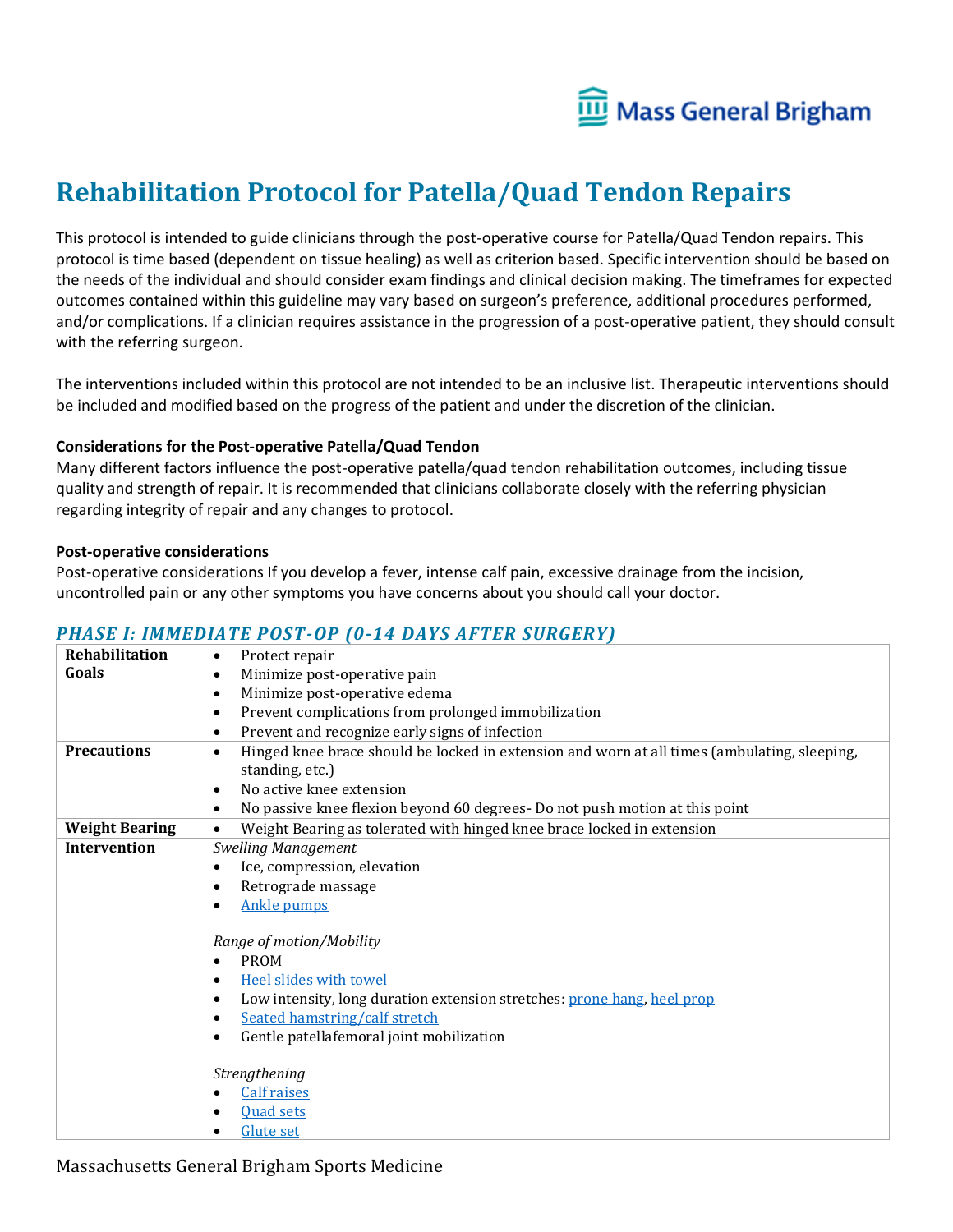| Criteria to     | 2 weeks post-op         |
|-----------------|-------------------------|
| <b>Progress</b> | Knee extension to 0 deg |

## *PHASE II: INTERMEDIATE POST-OP (2-6 WEEKS AFTER SURGERY)*

| Rehabilitation        | Continued minimization of post-operative pain/edema<br>$\bullet$                                           |
|-----------------------|------------------------------------------------------------------------------------------------------------|
| Goals                 | Progress knee flexion PROM<br>$\bullet$                                                                    |
|                       | Progress to full weight bearing status with use of locked brace<br>$\bullet$                               |
|                       | Initiate proximal/distal strengthening (hip, back, abdominals, ankle)<br>$\bullet$                         |
| <b>Weight Bearing</b> | Weight Bearing as tolerated with hinged knee brace locked in extension, should be full weight<br>$\bullet$ |
|                       | bearing by 6 weeks                                                                                         |
| <b>Precautions</b>    | Knee flexion PROM starts at 50 degrees week 2<br>$\bullet$                                                 |
|                       | Light overpressure only for PROM<br>$\circ$                                                                |
|                       | Progress 10 degrees/week until 90 degrees achieved<br>$\bullet$                                            |
|                       | 60 degree maximum end of week 2<br>$\circ$                                                                 |
|                       | 70 degree maximum end of week 3<br>$\circ$                                                                 |
|                       | 80 degree maximum end of week 4<br>$\circ$                                                                 |
|                       | 90 degree maximum end of week 5<br>$\circ$                                                                 |
|                       | Hinged brace locked in extension for standing/walking/sleeping                                             |
|                       | Brace worn at night until week 6 unless otherwise specified by surgeon<br>$\circ$                          |
|                       | Can unlock for sitting/laying (brace angle can be unlocked to available PROM,<br>$\circ$                   |
|                       | but not to exceed PROM progression noted above)                                                            |
|                       | Assistive device for ambulation as needed                                                                  |
| <b>Additional</b>     | Range of motion/Mobility                                                                                   |
| <b>Intervention</b>   | Patellofemoral Joint Mobilization<br>٠                                                                     |
| *Continue with        | Gradual flexion PROM with light overpressure per above<br>٠                                                |
| Phase I               | Extension PROM with overpressure as needed<br>$\bullet$                                                    |
| interventions         | <b>Heel Slide</b><br>٠                                                                                     |
|                       | Sitting knee flexion to above ROM<br>$\bullet$                                                             |
|                       | <b>Heel prop</b><br>$\bullet$                                                                              |
|                       |                                                                                                            |
|                       | Cardio                                                                                                     |
|                       | Upper body ergometer<br>٠                                                                                  |
|                       |                                                                                                            |
|                       | Strengthening                                                                                              |
|                       | Straight leg raise *without lag<br>$\bullet$                                                               |
|                       | Side lying hip abduction and adduction, prone leg extension<br>٠                                           |
|                       | Standing hip abduction, adduction and extension<br>٠                                                       |
|                       | Glute bridge with legs straight elevated on a chair<br>٠                                                   |
|                       | <b>Calf</b> raise<br>$\bullet$                                                                             |
|                       | Core strengthening: Plank as able without discomfort in knee, TA brace progression<br>$\bullet$            |
|                       |                                                                                                            |
|                       | Balance/proprioception                                                                                     |
|                       | Standing weight shifts<br>$\bullet$                                                                        |
| Criteria to           | Full passive knee extension PROM<br>$\bullet$                                                              |
| <b>Progress</b>       | Passive knee flexion to 90 degrees<br>$\bullet$                                                            |
|                       | FWB in brace with no pain<br>$\bullet$                                                                     |
|                       | $\bullet$                                                                                                  |
|                       | Active knee extension to 0 degrees with quad set                                                           |

### *PHASE III: LATE POST-OP (6-15 WEEKS AFTER SURGERY)*

| Rehabilitation | Wean assistive devices if any are still used<br>$\bullet$                 |
|----------------|---------------------------------------------------------------------------|
| Goals          | Restore full A/PROM of knee flexion                                       |
|                | Begin stationary bike when able                                           |
|                | Initiate progressive quadriceps loading/resistance exercises<br>$\bullet$ |
|                | Restore static single leg balance<br>$\bullet$                            |
|                | Continue to progress proximal/distal strengthening<br>$\bullet$           |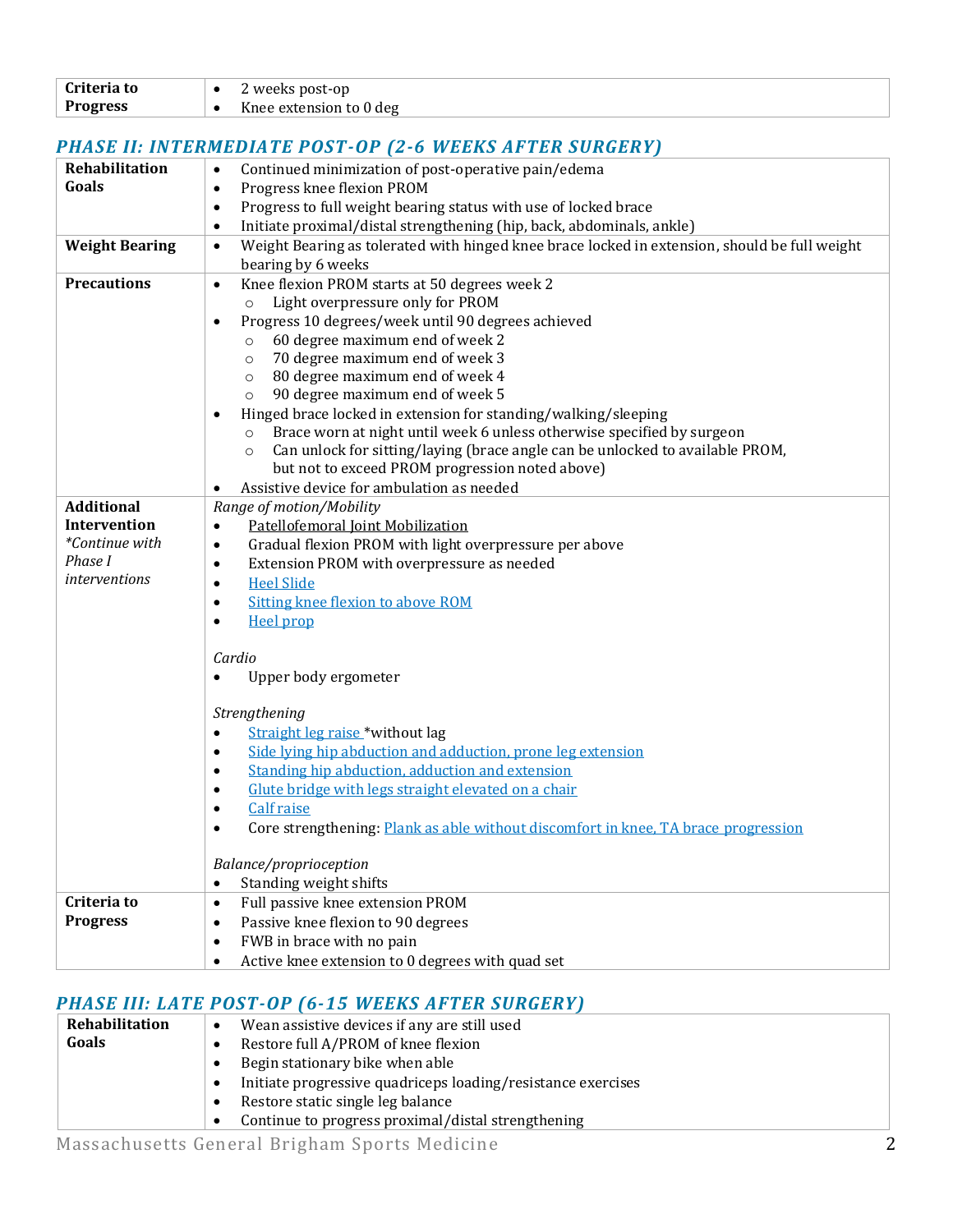| <b>Weight Bearing</b> | Hinged brace unlocked for ambulation (0-60 degrees) provided patient demonstrates<br>$\bullet$                                                                                                        |
|-----------------------|-------------------------------------------------------------------------------------------------------------------------------------------------------------------------------------------------------|
|                       | sufficient quad control during stance to prevent buckling                                                                                                                                             |
|                       | Use brace until week 8 unless otherwise specified by surgeon<br>$\circ$                                                                                                                               |
|                       | Patient should demonstrate sufficient quad control, weight bearing tolerance and single<br>$\circ$                                                                                                    |
| <b>Precautions</b>    | limb stability prior to discharge of brace.                                                                                                                                                           |
|                       | No weight bearing with flexion >90 deg until after 8 weeks<br>$\bullet$<br>A/PROM should be cautioned not to progress faster than 10 degrees per week before 12 weeks                                 |
|                       | $\bullet$<br>post-op                                                                                                                                                                                  |
|                       | Avoid aggressive quad stretching<br>$\bullet$                                                                                                                                                         |
|                       | No maximal voluntary contraction of the quadriceps until week 16 (No manual muscle test or<br>$\bullet$                                                                                               |
|                       | handheld dynamometer testing).                                                                                                                                                                        |
| <b>Additional</b>     | Range of motion/Mobility                                                                                                                                                                              |
| Intervention          | Patellofemoral Joint Mobilization<br>$\bullet$                                                                                                                                                        |
| *Continue with        | Flexion PROM with overpressure<br>$\bullet$                                                                                                                                                           |
| Phase I-II            | Heel Slide<br>$\bullet$                                                                                                                                                                               |
| <b>Interventions</b>  | Sitting knee flexion<br>$\bullet$                                                                                                                                                                     |
|                       |                                                                                                                                                                                                       |
|                       | Cardio                                                                                                                                                                                                |
|                       | Upper body ergometer<br>$\bullet$                                                                                                                                                                     |
|                       | Stationary bicycle- Begin with partial rotations minimal resistance and gradually progress time<br>$\bullet$                                                                                          |
|                       | and resistance once full motion is achieved.                                                                                                                                                          |
|                       | Elliptical- may begin once active knee flexion motion reaches at least 120 degrees, able to<br>$\bullet$                                                                                              |
|                       | perform 10 straight leg raises without lag, and gait is normalized without assistive device                                                                                                           |
|                       |                                                                                                                                                                                                       |
|                       | Strengthening<br>*Progress strength gradually as appropriate avoiding anterior knee pain, many of the below exercises will                                                                            |
|                       | not begin until 8-10 weeks or later                                                                                                                                                                   |
|                       | Gym equipment: leg press machine, seated hamstring curl machine and hamstring curl<br>$\bullet$                                                                                                       |
|                       | machine, hip abductor and adductor machine, hip extension machine, roman chair, seated                                                                                                                |
|                       | calf machine                                                                                                                                                                                          |
|                       | Progress intensity (strength) and duration (endurance) of exercises as appropriate                                                                                                                    |
|                       | *The following exercises to focus on proper control with emphasis on good proximal stability                                                                                                          |
|                       | Squat to chair<br>$\bullet$                                                                                                                                                                           |
|                       | <b>Lateral lunges</b><br>$\bullet$                                                                                                                                                                    |
|                       | Romanian deadlift (single and double leg)<br>$\bullet$                                                                                                                                                |
|                       | Resisted triple extension in standing<br>$\bullet$                                                                                                                                                    |
|                       | Single leg progression: partial weight bearing single leg press, step ups and step ups with<br>$\bullet$                                                                                              |
|                       | march, slide board lunges: retro and lateral, lateral step-ups, single leg squats, single leg wall                                                                                                    |
|                       | slides, lateral step down                                                                                                                                                                             |
|                       | Knee Extension machine at 16 weeks: If quad strength continues to be significantly limited,<br>$\circ$<br>limiting further progression, may begin using knee extension machine as long as there is no |
|                       | anterior knee discomfort or pain                                                                                                                                                                      |
|                       | Proximal Strengthening: Double leg bridge, bridge with feet on physioball, single leg bridge.<br>$\bullet$                                                                                            |
|                       | lateral band walk, standing clamshell/fire hydrant, hamstring walkout, TA brace with UE and                                                                                                           |
|                       | LE progression                                                                                                                                                                                        |
|                       |                                                                                                                                                                                                       |
|                       | Balance/proprioception                                                                                                                                                                                |
|                       | Progress single limb balance including perturbation training<br>$\bullet$                                                                                                                             |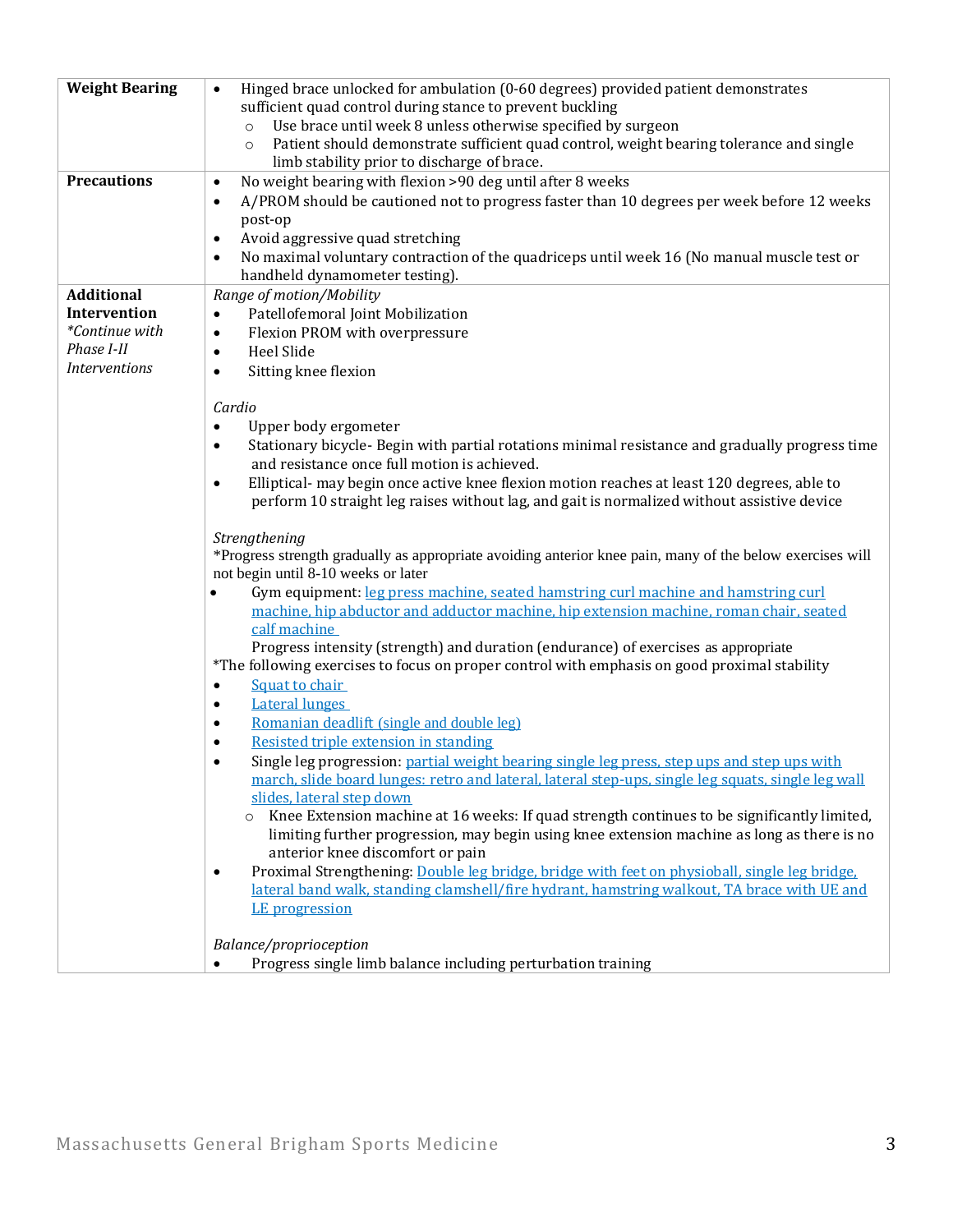| Criteria to     | Good recovery of quadriceps strength<br>$\bullet$                                                      |
|-----------------|--------------------------------------------------------------------------------------------------------|
| <b>Progress</b> | Ability to perform 10 single leg squats to 60 degrees<br>O                                             |
|                 | Quad strength of at least 70% on handheld dynamometer: If following standard timeline,<br>$\circ$      |
|                 | and timeline not delayed due to integrity of repair, can test quad strength at week 16                 |
|                 | o Or 100% quad set compared to contralateral side (measured by sphygmomanometer in                     |
|                 | $mmHg$ <sup>1</sup>                                                                                    |
|                 | Knee flexion PROM to at least 120 degrees<br>٠                                                         |
|                 | Single leg stance to 30 seconds on involved side with no significant compensatory pattern<br>$\bullet$ |
|                 | Symmetrical gait pattern without use of assistive device<br>٠                                          |
|                 | Symmetrical stair negotiation without reliance on UE                                                   |

## *PHASE IV: TRANSITIONAL (4-6 MONTHS AFTER SURGERY)*

| Rehabilitation                            | Restore full ROM and muscle length of quadriceps<br>$\bullet$                                                                                                                                                            |
|-------------------------------------------|--------------------------------------------------------------------------------------------------------------------------------------------------------------------------------------------------------------------------|
| Goals                                     | Restore quadriceps strength (quad index preferred)<br>$\bullet$                                                                                                                                                          |
|                                           | Restore single leg dynamic balance/eccentric control (Y balance preferred)<br>$\bullet$                                                                                                                                  |
|                                           | Initiate return to jog/run protocol as tolerated<br>$\bullet$                                                                                                                                                            |
|                                           | Restore proximal/distal strength to symmetry with contralateral side<br>$\bullet$                                                                                                                                        |
| <b>Precautions</b>                        | Avoid pain more than delayed onset muscle soreness (DOMS) during or following exercise<br>$\bullet$<br>especially in the anterior knee/extensor mechanism                                                                |
| <b>Additional</b><br><b>Interventions</b> | Begin sub-max sport specific training in the sagittal plane<br>$\bullet$                                                                                                                                                 |
| <i>*Continue with</i><br>Phase I-III      | Bilateral PWB plyometrics progressed to FWB plyometrics<br>$\bullet$                                                                                                                                                     |
| <i>interventions</i>                      | Progress to plyometric and agility program (with functional brace if prescribed)                                                                                                                                         |
|                                           | <b>Agility and Plyometric Program</b><br>$\bullet$                                                                                                                                                                       |
|                                           |                                                                                                                                                                                                                          |
|                                           | Interval running program                                                                                                                                                                                                 |
|                                           | <b>Return to Running Program</b>                                                                                                                                                                                         |
|                                           | Must have full ROM, resolved swelling, no pain with walking, at least 80% limb<br>$\bullet$<br>symmetry on handheld dynamometer, and ability to perform SL hop with good form<br>prior to initiating jogging progression |
| Criteria to                               | Quad index of at least 90% (handheld dynamometry preferred, if not sphygmomanometer is<br>$\bullet$                                                                                                                      |
| <b>Progress</b>                           | acceptable, but consider referring to clinic with dynamometry available for testing)                                                                                                                                     |
|                                           | Isokinetic dynamometry should be held until 6 months and reserved for cases where<br>$\circ$<br>advanced return to sport/activity is needed                                                                              |
|                                           | Symmetrical strength measures in hamstrings and hip (dynamometry preferred)<br>$\bullet$                                                                                                                                 |
|                                           | Y balance test within 90% of contralateral side<br>$\bullet$                                                                                                                                                             |
|                                           | Symmetry in gait while jogging<br>$\bullet$                                                                                                                                                                              |
|                                           |                                                                                                                                                                                                                          |

#### *PHASE V: PROGRESISVE RETURN TO SPORT (6-8 MONTHS AFTER SURGERY)*

| Rehabilitation        | Progress running/sprinting program<br>$\bullet$                                              |
|-----------------------|----------------------------------------------------------------------------------------------|
| Goals                 | Improve multidirectional dynamic movements and control of acceleration/deceleration          |
|                       | Improve power in plyometrics and landing mechanics                                           |
|                       | Restore full quadriceps strength                                                             |
|                       | Return to sport/competition with minimal risk of re-injury<br>$\bullet$                      |
| <b>Additional</b>     | Add sport specific exercises based on patient's desired sport goals                          |
| <b>Interventions</b>  | If participating in a cutting/sprinting sport, increased focus on rapid<br>$\circ$           |
| <i>*Continue with</i> | acceleration/deceleration activities and change of direction drills gradually increasing     |
| Phase II-IV           | demand and predictability of drill                                                           |
| <i>interventions</i>  |                                                                                              |
| Criteria to           | Pass all criteria of the MGB Lower Extremity Return to Sport Functional Testing<br>$\bullet$ |
| <b>Progress</b>       | Quad index of at least 90% (measured by dynamometry, isokinetic preferred)                   |
|                       |                                                                                              |

Revised 10/2021

Massachusetts General Brigham Sports Medicine 4